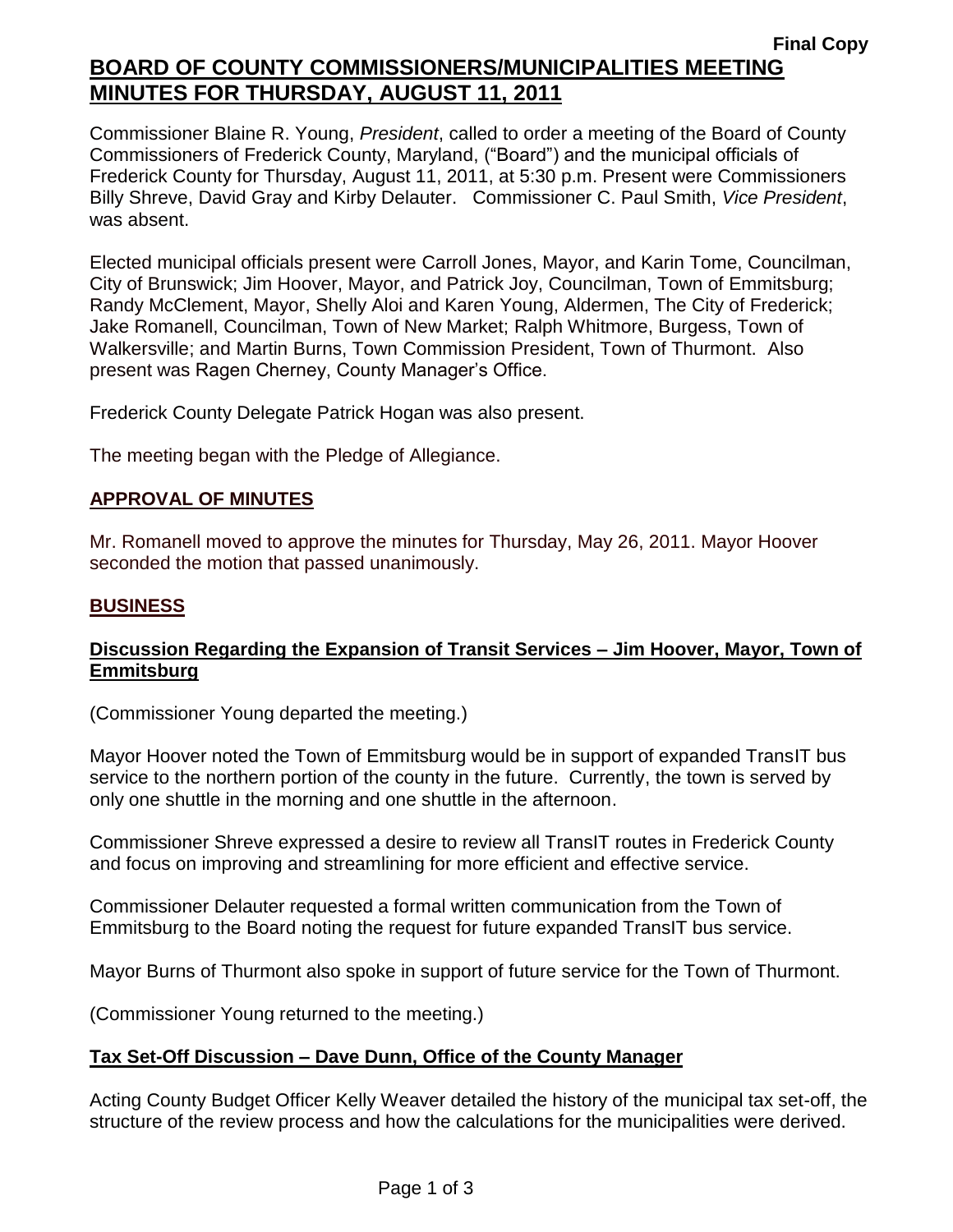Acting County Manager Dunn reported the Tax Equity Committee, consisting of municipal and county government representatives had been meeting throughout the year and planned to have a final report for the Board and the municipal leaders by the fall. However, in light of recent concerns, the committee may not be able to complete their review and issue a report.

Brunswick Mayor Jones noted the Frederick County Chapter of the Maryland Municipal League had an upcoming meeting to discuss the tax equity issues and would have a municipal recommendation on the matter for the Board and municipal leaders by September 15.

## **Chesapeake Bay Total Maximum Daily Load (TMDL) Issues – Shannon Moore, Community Development Division**

Ms. Moore updated her report from the May 26, 2011, meeting, and reported to the elected officials regarding the Maryland Department of the Environment's (MDE) Watershed Implementation Plan (WIP). She noted the possible cost to Frederick County and the local municipalities to implement could be between \$500 million to \$2 billion. The state has the Maryland Assessment Scenario Tool to model the county projections but raised concerns that the tool contained incorrect assumptions and dated material. She notified MDE about the problem.

Additionally, data that is to be provided by the federal Environmental Protection Agency has not been forwarded to the county; however, the Frederick County Watershed Implementation Plan was due by October 2011.

# **Discussion on How to Interpret the "Five-Year Rule" When Express Approval of an Annexation is Denied by the Board of County Commissioners**

Denis Superczynski of the Frederick County Community Development Division (CDD) updated the county and municipal officials on the topic that was continued from the May 26, 2011, meeting. He noted the legislation on the matter was vague, and there were questions on what activity allowed a land owner and developer to move forward in regard to the five year policy. He noted the staff believed that pre-permitting activities would be allowed, thus allowing for a greater certainty on land use for adjoining property owners. He noted CDD was interested in receiving feedback and input from the municipalities on the matter.

The municipal leaders agreed to further discuss the matter and return to a joint County/Municipalities meeting with a recommendation on a form of agreement between the county and municipal governments.

# **PUBLIC COMMENTS**

None.

# **ADJOURN**

The meeting adjourned at 6:55 p.m.